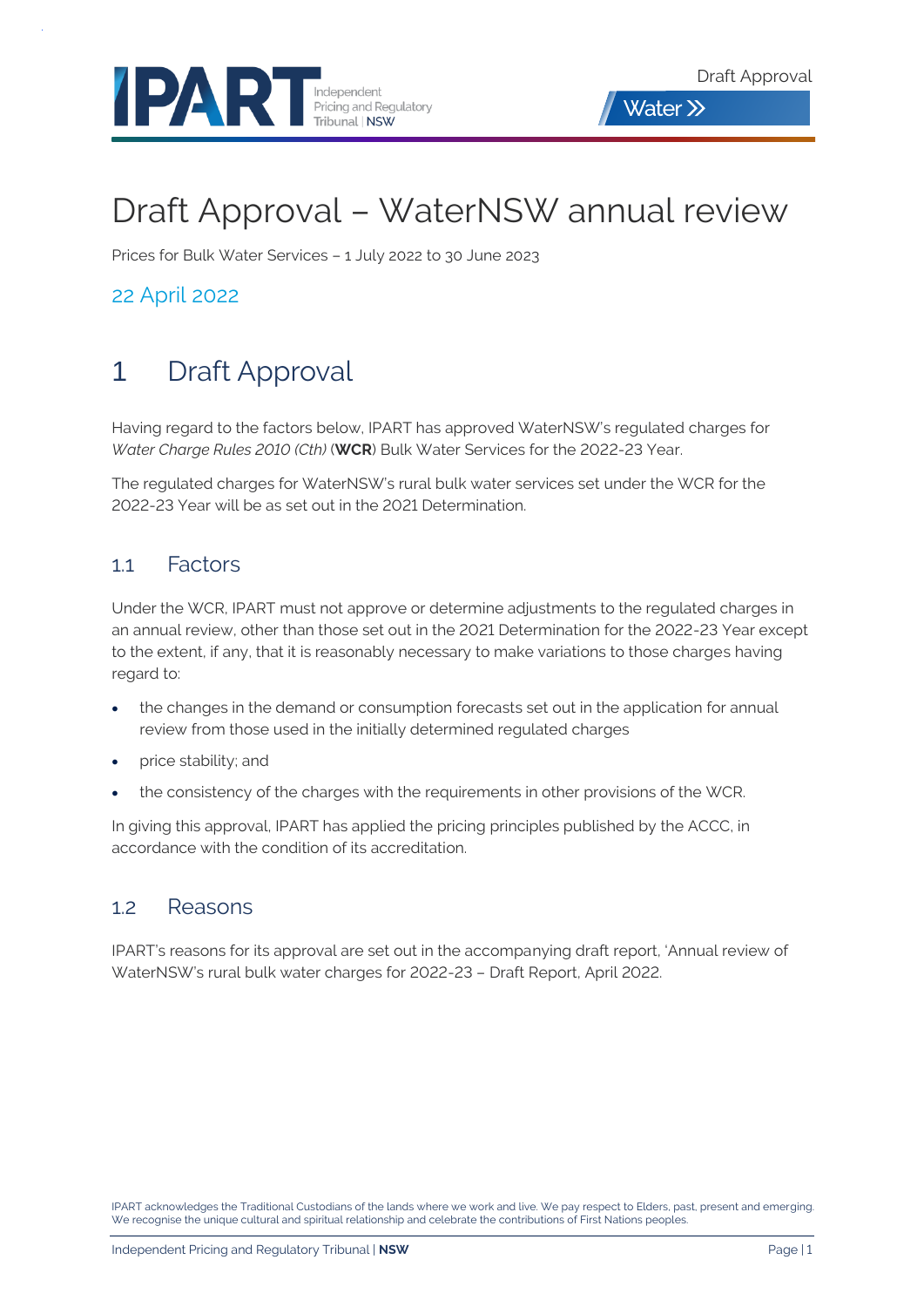#### 1.3 Application

This approval applies to regulated charges for WCR Bulk Water Services supplied by WaterNSW during the 2022-23 Year. That is, this approval applies to services supplied by WaterNSW in the Murray-Darling Basin Valleys (the Border, Gwydir, Namoi, Peel, Lachlan, Macquarie, Murray, Murrumbidgee and Lowbidgee Valleys) and to Rural Water Supply Customers in the Fish River Water Supply Scheme.

This approval does not apply to the maximum prices in the 2021 Determination which are set under the IPART Act. That is, this approval does not apply to services supplied by WaterNSW in Coastal Valleys (the North Coast, South Coast and Hunter Valleys) or to Urban Water Supply Customers in the Fish River Water Supply Scheme. The 2021 Determination continues to apply to WaterNSW's maximum prices for rural bulk water services set under the IPART Act.

## 2 Background

#### 2.1 Amendments to the WCR

Amendments to the WCR came into effect on 1 July 2020. WaterNSW made a transitional application for the approval of regulated charges on 30 June 2020. Under rule 81(6)(a), IPART determined that application under the WCR as they stood before 1 July 2020 (**Old Rules**).

As a result, IPART determined the maximum prices that WaterNSW can charge for delivery of its bulk water services for the period between 1 October 2021 and 30 June 2025, pursuant to Division 2 of Part 6 of the Old Rules.

Under the transitional provisions, the 2021 Determination is deemed to have been made under the WCR as amended (**New Rules**), with the result that Division 3 (regarding annual reviews) and Division 4 (regarding variations) of Part 6 of the New Rules will apply to the 2021 Determination.

Therefore, under Division 3 of Part 6 of the New Rules, IPART must undertake annual reviews of the regulated charges due to apply from 1 July 2022 and each subsequent year of the determination period.

#### 2.2 The 2021 Determination

- IPART made the 2021 Determination under two regulatory regimes:
	- the regulated charges for certain rural bulk water services supplied by WaterNSW (i.e. WCR Bulk Water Services) were set under the WCR;
	- the maximum prices for the remaining rural bulk water services supplied by WaterNSW were set under the IPART Act.
- Under rule 34 of the WCR, WaterNSW has applied to IPART for approval of its regulated charges for WCR Bulk Water Services in respect of the 2022-23 Year. In its application, WaterNSW has applied for approval of regulated charges as set out in the 2021 Determination.